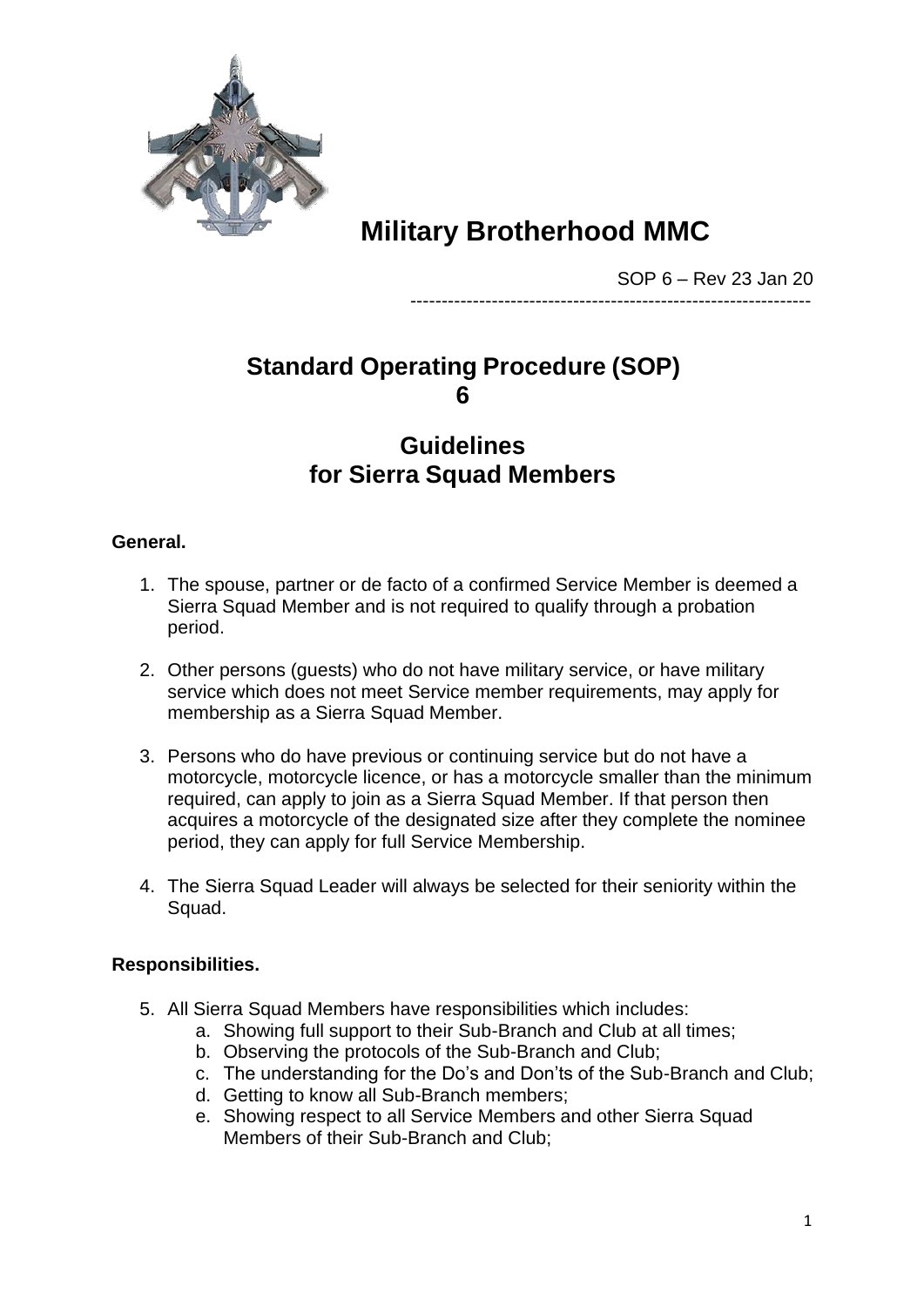- f. Providing their Sub-Branch with both logistical and personal support to ensure runs, events and special occasions are fully supported by Sierra Squad members as directed by the relevant Sub-Committee;
- g. Staying in touch with the Sub-Branch Sierra Squad Leader for advice and immediate support.
- 6. Service Members are responsible in educating their Sierra Squad Members.
- 7. Any Member who introduces a prospective Sierra Squad Member to the Sub-Branch has an obligation for that person's actions and their education in the Sub-Branch, it's SOP's and the Do's and Don'ts of the Sub-Branch, this and other Motorcycle Clubs.

#### **Voting Rights / Sub-Branch Positions.**

- 8. Sierra Squad Members have **no voting rights in terms of Club motions raised** yet may hold a "Honorary" position within the Executive of a Sub-Branch.
- 9. Sierra Squad Members do however have the right to express their opinions during any meeting at any time and at other times regarding Sub-Branch activities.

#### **Fees.**

10. Sierra Squad Members pay an initial \$75 membership fee, they also contribute to Sub-Branch building funds as per Sub-Branch SOP.

## **Regalia.**

11.Sierra Squad Members are not to wear any type of regalia on the back of their vest, apart from the "Military Brotherhood MMC" numberplate (issued once they complete their nominee period). Refer to SOP 3.

#### **Breaches of Rules.**

- 12. Any Sierra Squad Member in breach of the rules of the Club or Sub-Branch, brings the Club into disrepute or subjects the Club or its members to outside criticism will have their membership reassessed and possibly terminated.
- 13.Personal differences between Sierra Squad members are to be resolved privately, or with the assistance of the Sierra Squad Leader.

#### **Dress Code.**

14.The required dress code for all members are as per SOP 3.